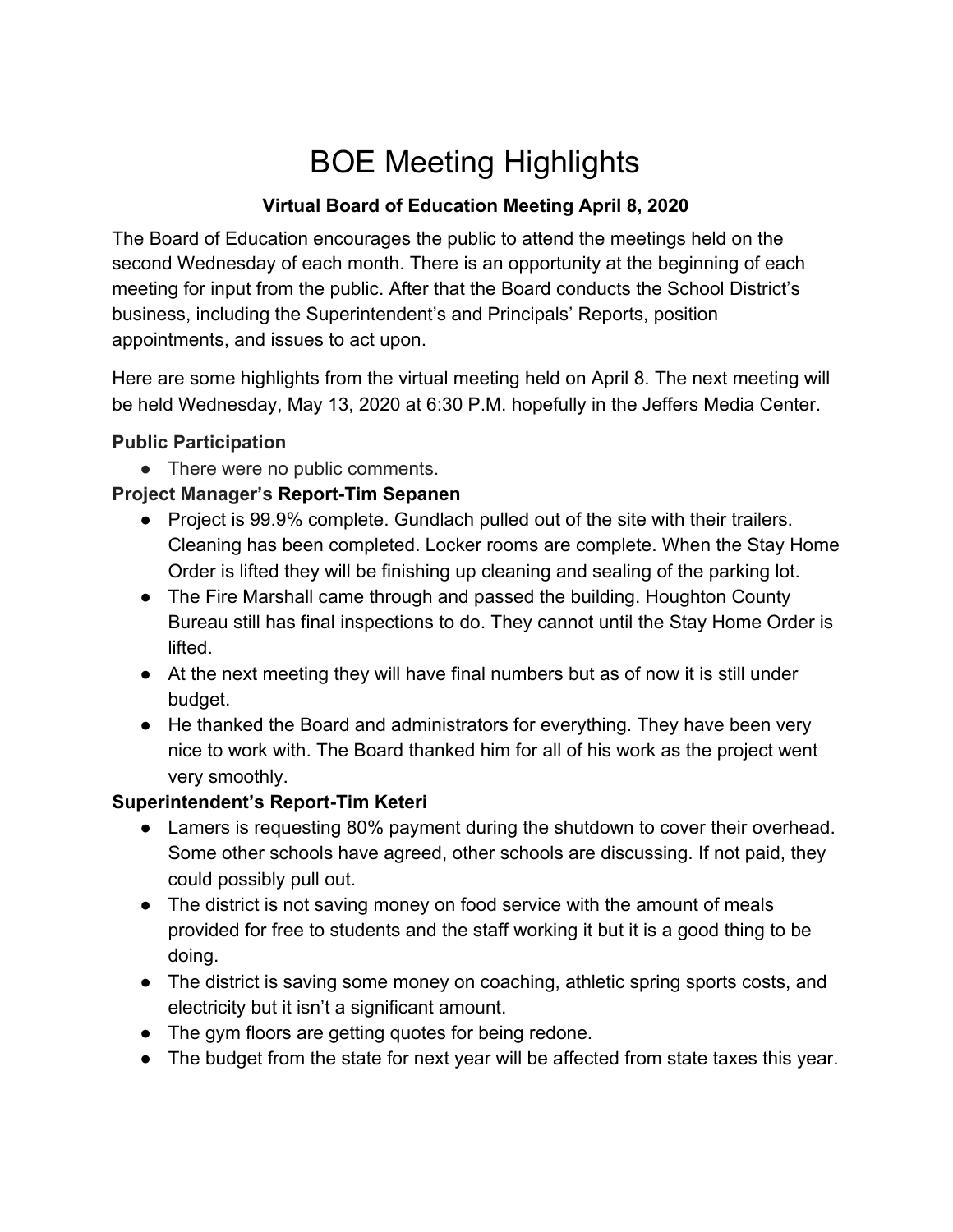- With the school cancellation being in place, the district has to have plans in place for online distance learning. Teachers and support staff have been phenomenal getting this ready. The teachers put a lot of work into helping students. He is extremely confident that the district is providing engagement and will get through the year. The office did a survey about family's availability to technology and the district will help families with what they need. Our district is ahead of many others in terms of being prepared for this. What the teachers got together in a week and a half is amazing. The teachers were providing links and activities before it was mandated. The support staff pulled together to get meals delivered to students right away. He is very impressed with how much the district staff has worked together.
- To keep paying the support staff, they are on a 3 day a week working schedule to maintain social distance. If they work three days, they get paid for 5. They can switch the days they work or take a PTO or sick day and still get paid for the 5. If they do not have either available and will not switch the day worked to another day, they will not be paid the extra 2 days.
- A graduation ceremony will happen when the Order is lifted. Scholarships will be handed out. The seniors were weeks away from being done. They've been working since kindergarten and are ready.
- The starting day for next year is up to districts, they can start before Labor Day. The year would still be the 180 days so he sees no point in starting before Labor Day to finish the year before June.

### **Principal's Report-Kim Harris, South Range Elementary**

- Things are changing so frequently but the staff has a good handle on it. The staff has been phenomenal. Nikki Lishinski is great to have in her technology position to help get teachers and work organized for students. The teachers in grade levels have worked very well with each other.
- The support staff gathered all of the students' belongings and art work for parents to pick up this week and also put up hearts in the window for the students. With their belongings were packets with work for K-3. The staff will decide how often to distribute more packets. Grades 4-6 have online assignments. The school is being sensitive to families without access and is working with them to get them materials.
- Mrs. Larson, 3rd grade, had a student teacher, Natalie Anderson. Mrs. Larson had a Zoom meeting with her class as a farewell party for Mrs. Anderson and it was done very nicely. Mrs. Larson was a great supervising teacher.
- Some teachers are up to be approved for probationary and tenure status, all are highly recommended.

### **Principal's and Athletic Report-Steve Lishinski, Jeffers High School**